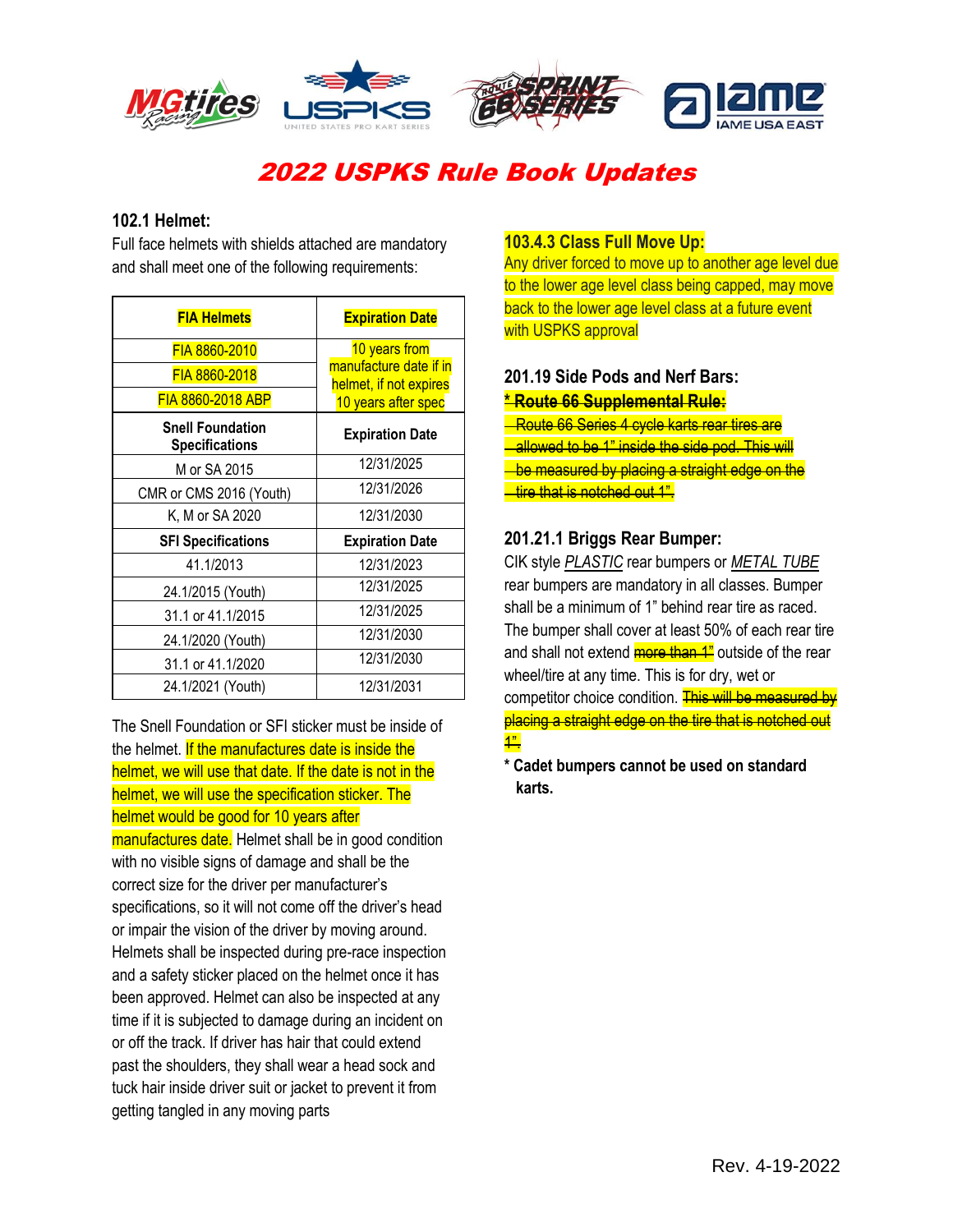

# 2022 USPKS Rule Book Updates

## **201.25 Chassis/Kart Change:**

Changing an un-repairable chassis to a comparable chassis is allowed after tech approval with no penalty to the competitor. If competitor wants to change chassis due to performance they will start in the rear of the next race. Following approval of the requested chassis change from a Tech Official, a new pre-tech form will need to be obtained from the USPKS Registration Trailer, filled out and then presented with the kart to a USPKS Tech Official for a new chassis band.

**\* Chassis change is allowed after 1st day final and before 2nd day qualifying or before Heat/Pre-Final of the second day if qualifying was completed on the 1st day of the event with no penalty.**

## **201.26.2 Briggs Minimum & Maximum Rear Wheel/Tire Width:**

Tires shall not be more than 1.5" beyond the widest point of the side pod, and can be no more than 1.5" inside the widest point of the side pod.

#### **\* This is for all race conditions.**

#### **202.1.2 Route 66 Briggs Tires:**

Briggs classes may qualify on new or used tires the 1<sup>st</sup> day of the event and use those tires for any qualifying or race condition for the rest of the event. These tires must have a good bar code on them that can be scanned during the event.

#### **202.2 Rain Tires:**

MG WT and SW spec tires shall be used; see class specifications for type and size. Tire treatments of any kind and/or tire warmers are illegal.

**\* No limit on the number of rain tires.**

## **302.15 Practice:**

Drivers will practice with their class. If a driver practices with another class without USPKS approval they will be penalized. Testing Monday thru Wednesday Thursday the week of the event will not be permitted at the track at which the event will be held. Anyone violating this rule will not be allowed to practice on Friday. Furthermore, they must participate in qualifying on Saturday and Sunday and start at the back of both of the heat races or pre final on both days. Starting position for the finals will be based on

the accumulated points they received from the heat races or pre final. Anything outside of a concession rental kart is not allowed.

**\*\* USPKS tracks may have practice on Thursday afternoon, please check USPKS website and Timeline for more information.**

## **402.13 Briggs & Stratton 206 Junior:**

Age: 12 – 15 years old Minimum Weight: 320 lbs. Engine: Briggs & Stratton 206 with Yellow Slide (#555741- 0.570") and lock cap Bodywork: CIK bodywork, See Rule 201.21.1 Briggs & Stratton 206 Rear Bumper Seat: No Lay Down Seats Tires: Slicks MG "SH" Red CIKF/Z Option 4.60 Fronts & 6.00 or 7.10 Rears (must be

# same size on both sides)

 Rains MG "WT" 4.20 Fronts & 6.00 Rears Tire/Wheel Width (As Raced):  $4.60 \times 5 - 7$ " No-Go  $6.00 \times 5 - 8 \frac{1}{2}$  No-Go

- \* Qualify and race on the same tires Sat. and Sun.
- **\* SFI 20.1 Chest Protectors are MANDATORY for all drivers under 13 years old (Section 102.3).**
- **\* See Section 508 and Route 66 or USPKS Website for additional Engine Rules.**